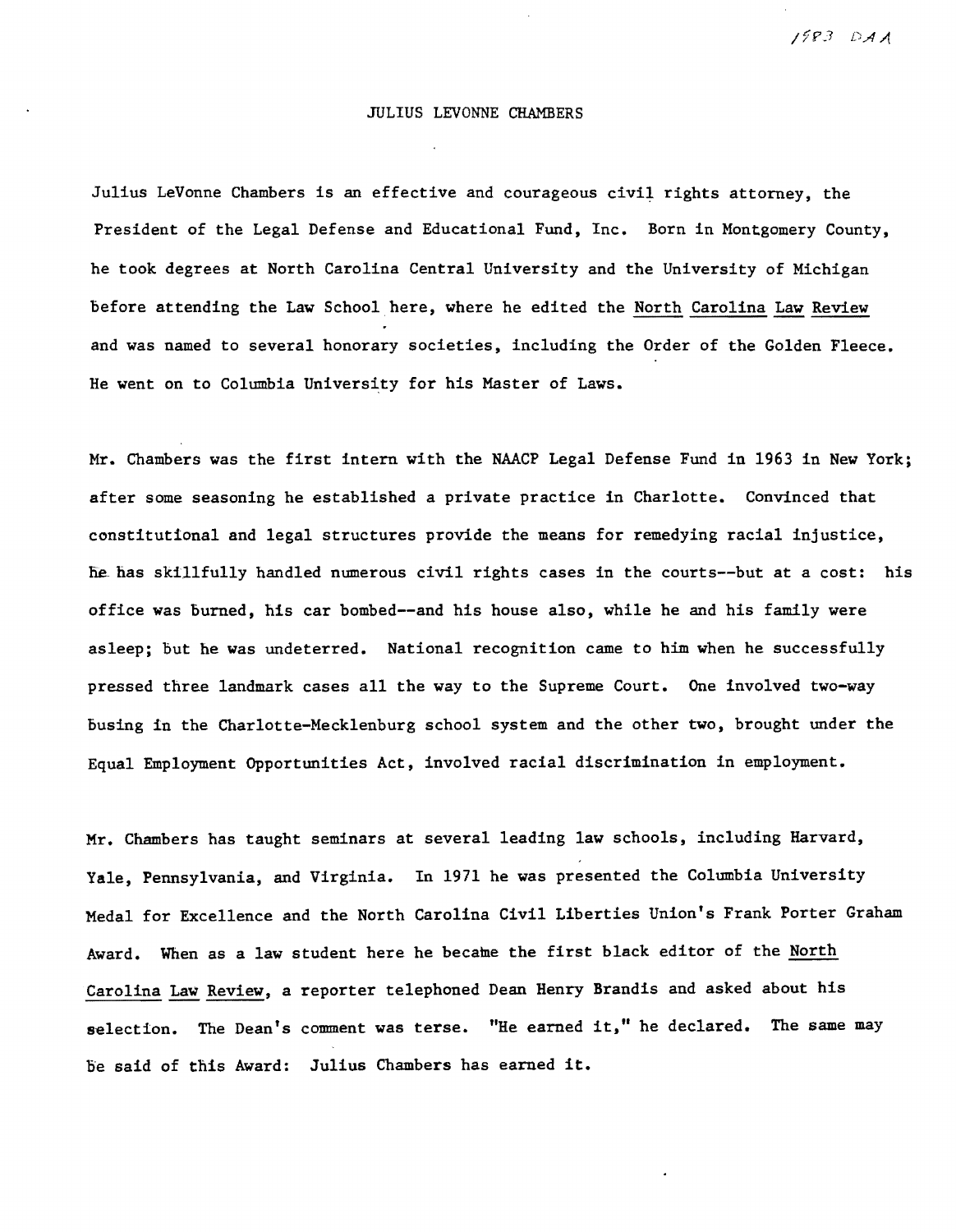## HERMAN HOWE FUSSLER.

Herman Howe FussIer, Martin A. Ryerson Distinguished Service Professor Emeritus of the Graduate Library School, the University of Chicago, is a widely acclaimed authority on research libraries, especially in the application of modern technology. The son of a professor at this University, he earned Bachelor's degrees here both in mathematics and in library science; Master's and Doctor's degrees were awarded by the University of Chicago. He was appointed to the staff of the Library of the University of Chicago and rose to become its dynamic Director from 1948 to 1971. He assumed the Ryerson chair in 1974.

Professor FussIer has helped both to define and to guide the cutting edge of change in the great research libraries. While yet a graduate student, he published a fundamental work, Photographic Reproduction for Libraries, and he made the University of Chicago Library a leading center of micrographic work. He has explored new ways of employing computer technology to improve both the research capabilities and the efficiency of research libraries. Among his books on this theme are Development of an Integrated Computer-based Bibliographical Data System for a Large University Library (1967) and Research Libraries and Technology (1973).

Professor FussIer has often been consulted by major research libraries, and has served on important national and international committees. The American Library Association gave him its Melvil Dewey Award in 1954, and its Ralph Shaw Award in 1976. He is a Fellow of the American Academy of Arts and Sciences and of the American Association for the Advancement of Science. This Institution now recognizes the distinguished achievements of this outstanding alumnus.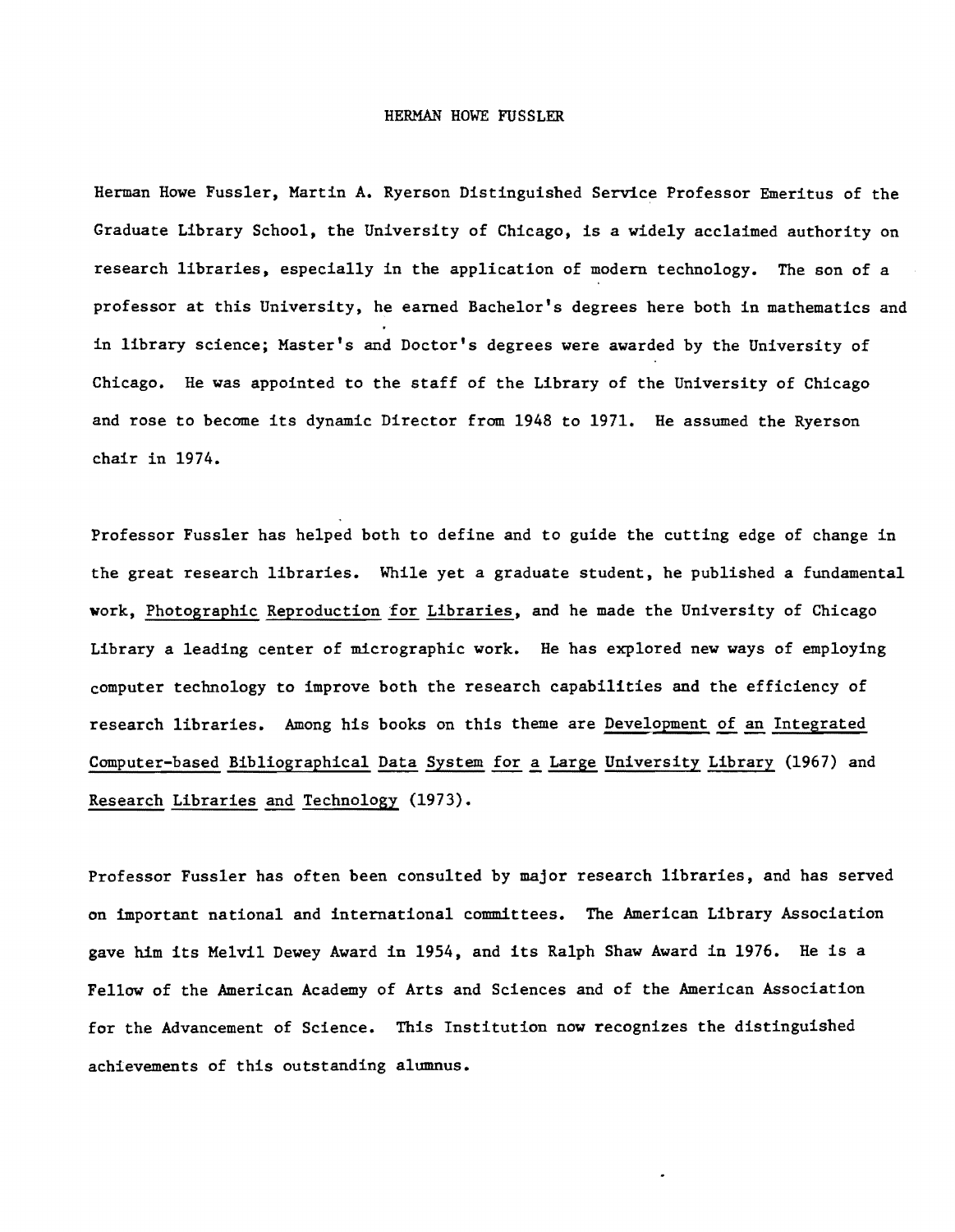## JANE SMITH PATTERSON

Jane Smith Patterson, Secretary of the North Carolina Department of Administration, is a public-spirited politician, a designation she wears proudly. She attended UNC-Greensboro and this Institution, where she made her mark in student government. Ability, energy, and humane concern have marked her performance in a variety of important local, state, and national posts. She was named Assistant Secretary of the Department of Administration in 1977, Deputy Secretary in 1980, and Secretary in 1981.

Jane Patterson served her apprenticeship. It is said, in fact, that she first became a politician at age eight when she helped in a door-to-door mayoral campaign in her home town, Tabor City. She has deftly combined her role as wife and mother with that of a politician as she assumed posts of increasing importance. She was a founder of the North Carolina Women's Political Caucus, and she served as a delegate to two ~ Democratic National Conventions. In 1976 she negotiated rules affecting women at the National Convention with presidential candidate Jimmy Carter. As National Committeewoman in 1977, she served on the Rules and Bylaws Committee of the Democratic National Committee. Mrs. Patterson has found time for non-political public service: she has been active with the Raleigh and Greensboro Junior Leagues, the YWCA, and other benevolent organizations.

As Secretary of the Department of Administration, Mrs. Patterson has been helping to chart the course for development in North Carolina for the next twenty years. Her outstanding performance has been widely recognized. With this Award the University now lauds the unflagging zeal and the remarkable accomplishments of this noted alumna.